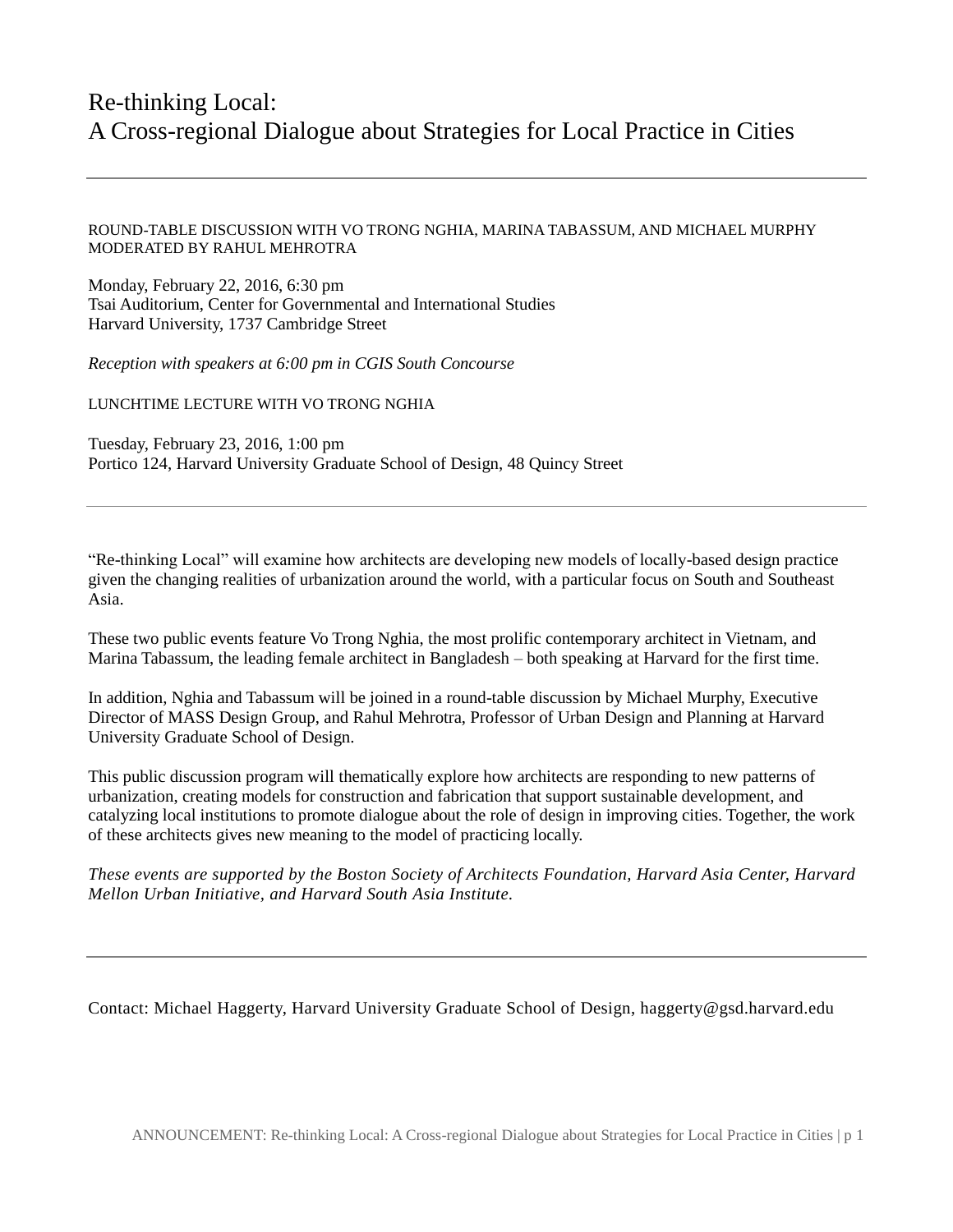## Presenter Biographies



#### VO TRONG NGHIA PRINCIPAL, VO TRONG NGHIA ARCHITECTS, HO CHI MINH CITY, VIETNAM

Vo Trong Nghia is Principal of Vo Trong Nghia Architects and founder of Wind and Water House, a construction company specializing in green buildings to realize designs of high quality in Vietnam.

Through a series of the award winning projects, Nghia has developed sustainable architectural design in Vietnam by integrating inexpensive, local materials and traditional skills with contemporary aesthetics and modern methodologies. In 2012, he was selected as the Architect of the Year in Vietnam, and in 2014, he was selected as a Young Global Leader by the World Economic Forum.



MARINA TABASSUM PRINCIPAL, MARINA TABASSUM ARCHITECTS, DHAKA, BANGLADESH

Marina Tabassum is Principal of Marina Tabassum Architects and Academic Director of the Bengal Institute for Architecture, Landscape, and Settlements. She is currently Visiting Professor of Architecture at University of Texas Arlington.

Marina Tabassum Architects' philosophy, work, and culture stands against the global pressure of industrial materials that are easy and quick, out of place and context. Their pledge is to root architecture to the place, and their material palette is the climate, the location, the culture of the people, and the history of the land.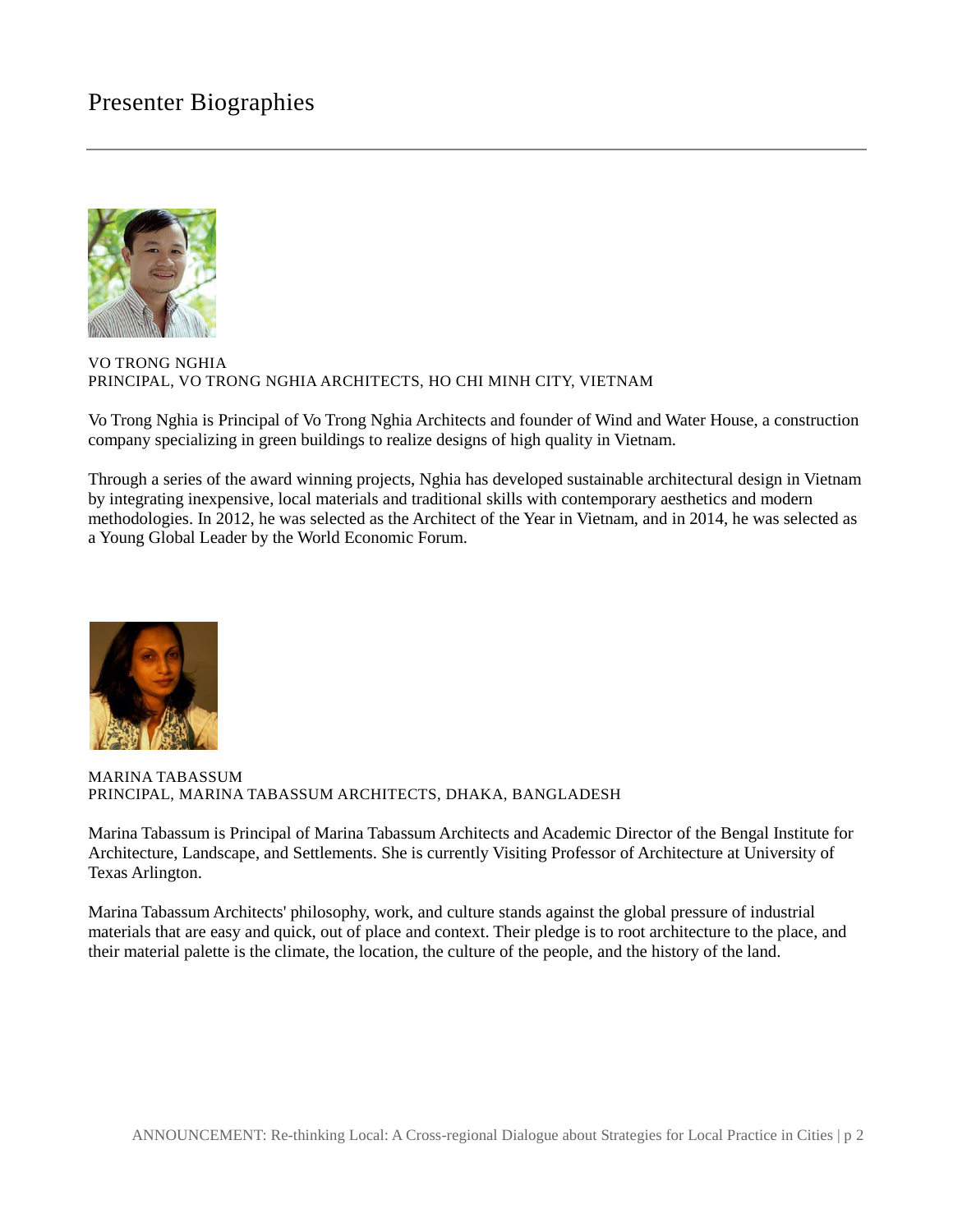

MICHAEL MURPHY CO-FOUNDER AND EXECUTIVE DIRECTOR MASS DESIGN GROUP, BOSTON, MA

Michael Murphy is the Executive Director of MASS Design Group, which he founded in 2010.

Michael leads design and research programs at MASS and has overseen the expansion of MASS into ten countries and three continents. He regularly speaks on architecture and health care, and sits on the boards of the Clinton Global Initiative Advisory Committee, the Harvard Graduate School of Design Alumni Board, and the Center for Healthcare Design. In 2015, MASS Design Group launched the "Lo Fab" campaign to promote the role of local innovation and ideas, local labor, and local materials in architecture.

Michael holds a Master in Architecture from the Harvard Graduate School of Design.



### RAHUL MEHROTRA PROFESSOR OF URBAN DESIGN AND PLANNING HARVARD UNIVERSITY GRADUATE SCHOOL OF DESIGN

Rahul Mehrotra is Professor of Urban Design and Planning. He is a practicing architect, urban designer, and educator. His firm, RMA Architects, was founded in 1990 in Mumbai and has designed and executed projects for clients that include government and non-governmental agencies, corporate as well as private individuals and institutions.

His current research involves looking at India's medium size cities and the broader emergent patterns of urbanism in India. Mehrotra's ongoing research is focused on evolving a theoretical framework for designing in conditions of informal growth – what he refers to as the 'Kinetic City'. He has run several studios looking at various aspects of planning questions in the city of Mumbai, under the rubric of "Extreme Urbanism."

Mehrotra is a member of the steering committee of the South Asia Initiative at Harvard, and curates their series on Urbanization. He currently is leading a university wide research project with Professor Diana Eck, called The Kumbh Mela – Mapping the Ephemeral City.